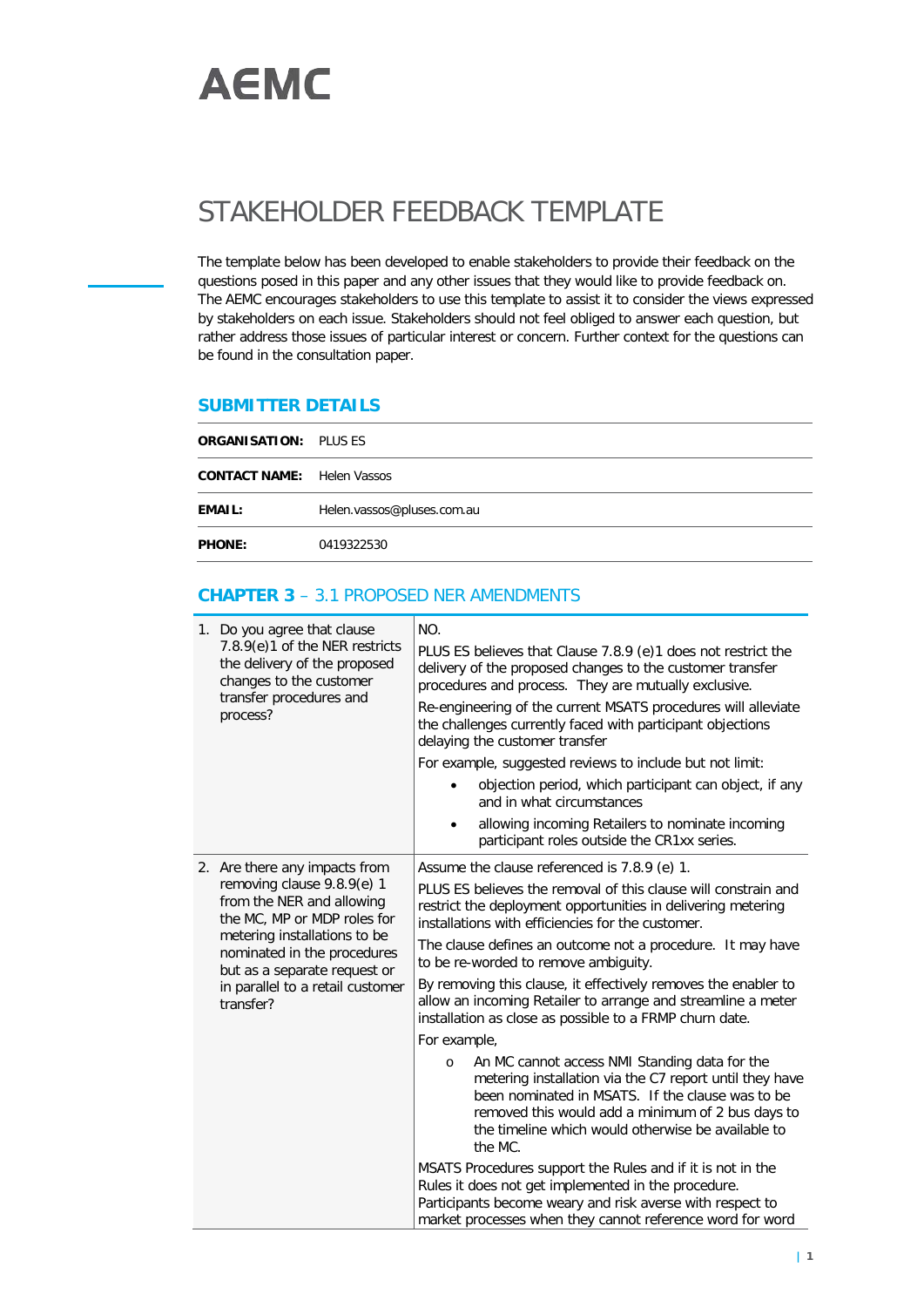**Stakeholder feedback** Reducing Customer Switching Times – PLUS ES 1 August 2019

|  |                                                                                                                                                                                                                                             | the rules and/or procedures.                                                                                                                                                                                                                                                                                                                                                                                                                                                                                                                                                                                                                                                                                                                                                                                                                                                                                                                                                                                                                                        |  |  |
|--|---------------------------------------------------------------------------------------------------------------------------------------------------------------------------------------------------------------------------------------------|---------------------------------------------------------------------------------------------------------------------------------------------------------------------------------------------------------------------------------------------------------------------------------------------------------------------------------------------------------------------------------------------------------------------------------------------------------------------------------------------------------------------------------------------------------------------------------------------------------------------------------------------------------------------------------------------------------------------------------------------------------------------------------------------------------------------------------------------------------------------------------------------------------------------------------------------------------------------------------------------------------------------------------------------------------------------|--|--|
|  |                                                                                                                                                                                                                                             | PLUS ES recommends retaining the clause to allow full access<br>to all parties from initiation of FRMP churn. The procedures<br>can be tailored to ensure an efficient process is possible for all<br>parties to effect the customer transfer.                                                                                                                                                                                                                                                                                                                                                                                                                                                                                                                                                                                                                                                                                                                                                                                                                      |  |  |
|  | 3. Are there any unintended<br>impacts from removing or<br>clarifying clause 7.8.9 (e) 2 of<br>the NER and including the<br>requirement in AEMO's meter<br>churn procedures?                                                                | There are unintended impacts from removing clause<br>$7.8.9.e(2)$ .<br>By removing this clause, it effectively removes the enabler to<br>allow an incoming Retailer to arrange and streamline a meter<br>installation as close as possible to a FRMP churn date.<br>MSATS Procedures support the Rules, and if it is not in the<br>Rules it does not get implemented in the procedure.<br>Participants become weary and risk averse with respect to<br>market processes when they cannot reference word for word<br>the rules and/or procedures.<br>For example, this clause was a trigger for the B2B procedures<br>to be amended and enable an incoming Retailer to raise a<br>meter exchange service order. If this clause was to be<br>removed, the B2B procedures may effectively be changed<br>accordingly.<br>PLUS ES recommends retaining the clause to allow full access<br>to all parties from initiation of FRMP churn. The procedures<br>can be tailored to ensure an efficient process is possible for all<br>parties to effect the customer transfer. |  |  |
|  | 4. Are the existing provisions in<br>the NERR related to customer<br>billing impacting consumers<br>utilising alternative meter read<br>options and switching<br>electricity retailers in a timely<br>manner?                               |                                                                                                                                                                                                                                                                                                                                                                                                                                                                                                                                                                                                                                                                                                                                                                                                                                                                                                                                                                                                                                                                     |  |  |
|  | 5. Is there any evidence to<br>suggest that customers with<br>manually read metering<br>installations would not take up<br>alternative meter read options<br>to transfer retailers in a timely<br>and seamless manner?                      | Special Read meter readings to facilitate customer<br>transfer<br>There is no guarantee that a Special Read timeframe will<br>enable the 2-bus day timeframe targeted by the proposed<br>customer transfer process.                                                                                                                                                                                                                                                                                                                                                                                                                                                                                                                                                                                                                                                                                                                                                                                                                                                 |  |  |
|  | 6. Based on AEMO's proposed<br>high level design and changes<br>to the existing procedures, are<br>clarifications required to<br>clause 21(1) of the NERR to<br>remove ambiguity about<br>issuing final bills on estimate<br>metering data? |                                                                                                                                                                                                                                                                                                                                                                                                                                                                                                                                                                                                                                                                                                                                                                                                                                                                                                                                                                                                                                                                     |  |  |
|  | 7. Are additional provisions<br>required in the NERR to<br>address overcharging and<br>dispute resolution<br>arrangements in situations<br>when a retail electricity<br>customer has transferred<br>using estimate meter read?              |                                                                                                                                                                                                                                                                                                                                                                                                                                                                                                                                                                                                                                                                                                                                                                                                                                                                                                                                                                                                                                                                     |  |  |